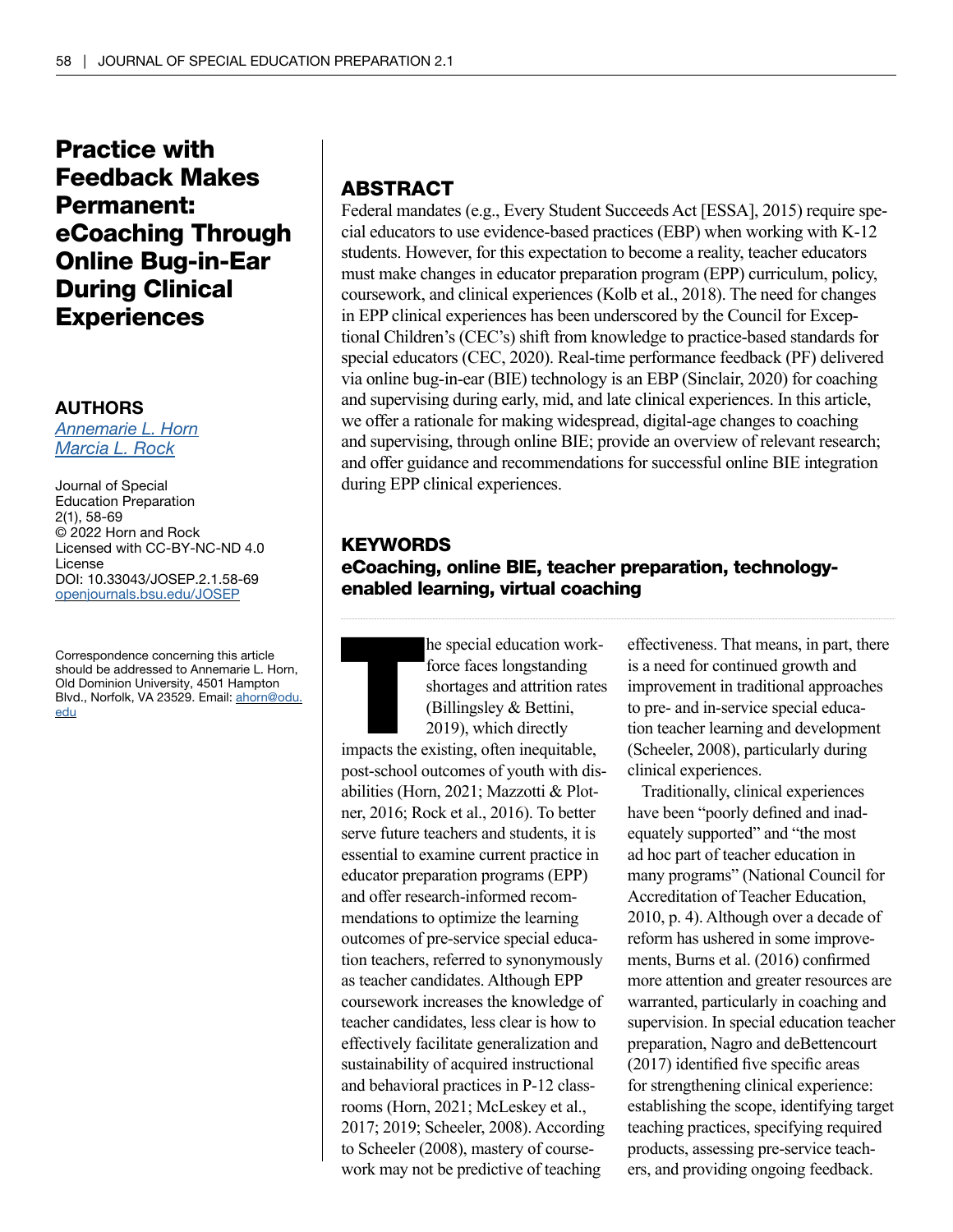|                         | <b>EXAMPLE</b>                                                                                                                                                                                                                                                                                   |                              |
|-------------------------|--------------------------------------------------------------------------------------------------------------------------------------------------------------------------------------------------------------------------------------------------------------------------------------------------|------------------------------|
| <b>Type of Feedback</b> | <b>Running Commentary</b>                                                                                                                                                                                                                                                                        | <b>Key Words and Phrases</b> |
| Encouraging             | "Super! Nice job using a think-pair-share<br>partner strategy to engage all the students in<br>generating an example of using fractions, in<br>the real world, for problem solving."                                                                                                             | "Excellent response!"        |
| Questioning             | "How have you stimulated students' prior<br>knowledge about what they have been learning?"                                                                                                                                                                                                       | "Did you praise Jaylen?"     |
| Instructing             | "Remember to wait 3-5 seconds when using<br>constant time delay before prompting."                                                                                                                                                                                                               | "Keep monitoring him."       |
| Corrective              | "Correcting students who are not meeting the<br>expectations is reactive. To establish and maintain<br>a respectful, positive classroom climate for learning<br>and prevent students' challenging behaviors, let<br>students know how you would like them to respond<br>before correcting them." | "Be specific."               |

# **TABLE 1:** Performance Feedback Delivered through eCoaching using Bug-In-Ear Technology

Note. Adapted from Rock (2019) and Scheeler et al. (2010). Feedback approaches (e.g., running commentary, key words and phrases) may vary, depending on coach, super-<br>visor, and/or pre-service teacher preferences and respon

Fortunately, advances in technology have enabled researchers to establish a growing body of empirical support centered on technology-based applications used effectively by teacher educators to address these issues and improve EPP clinical experiences (Dieker et al., 2014; Rock et al., 2009; 2017). One such technology-based application, *e*Coaching, centers on coaching and supervising pre-service teachers during real-world and simulated clinical experiences (Dieker et al., 2014).

Rock and colleagues (2014) defined *e*Coaching broadly as "a relationship in which one or more persons' effective teaching skills are intentionally and potentially enhanced through online interactions with another person" (p. 162). Considered a vital component of effectively coaching and supervising pre-service teachers during clinical experiences, performance feedback (PF) increases the likelihood of learning transfer to the classroom (Kretlow & Bartholomew, 2010; Sinclair et al., 2020). In what follows, we describe relevant literature and offer recommendations for strengthening EPPs by embedding real-time PF, delivered through *e*Coaching with bugin-ear (BIE) technology in early, mid, and late clinical experiences.

# Overview of Performance Feedback Provided Via *e*Coaching with Bug-in-Ear **Technology**

Shute (2008) defined PF as "as information communicated to the learner that is intended to modify his or her thinking or behavior for the purpose of improving learning" (p. 154). In EPPs, the learners are preservice teachers; the coaches and/or supervisors are those who leverage technology to provide PF to preservice teachers. Over the last decade, research on real-time PF with BIE technology (i.e., *e*Coaching) has become more prevalent in the special education literature (e.g., Horn et al., 2020; Horn et al., in press; Rock et al., 2012; 2014; Rosenberg et al., 2020; Scheeler et al., 2018). BIE refers to the audio earpiece worn by the coachee (e.g., pre-service teacher) while receiving immediate, 1:1, in-ear coaching

(Scheeler & Lee, 2002). Bluetooth earpieces afford EPP coaches and/or supervisors the opportunity to provide PF online (i.e., remotely from a distance). Conversely, wired and/or wireless FMbased earpieces require the coach and/ or supervisor to be on-site to provide PF (Rock, 2009; 2019).

To date, a series of systematic reviews have been published evaluating the methodological rigor of empirical investigations whereby researchers measure the effects of PF, including PF delivered via onsite or online BIE technology (e.g., Cornelius & Nagro, 2014; Fallon et al., 2015; Sinclair et al., 2020; Solomon et al., 2012). Solomon et al. (2012) conducted a meta-analysis of single-case literature on PF, hypothesizing that immediate PF would be more effective in shaping teacher behavior compared to delayed feedback. However, results indicated otherwise; immediate PF and feedback delivered within 24 hours were equally effective (Solomon et al., 2012). By contrast, Fallon et al. (2015) reported that PF is an EBP and found the immediacy of feedback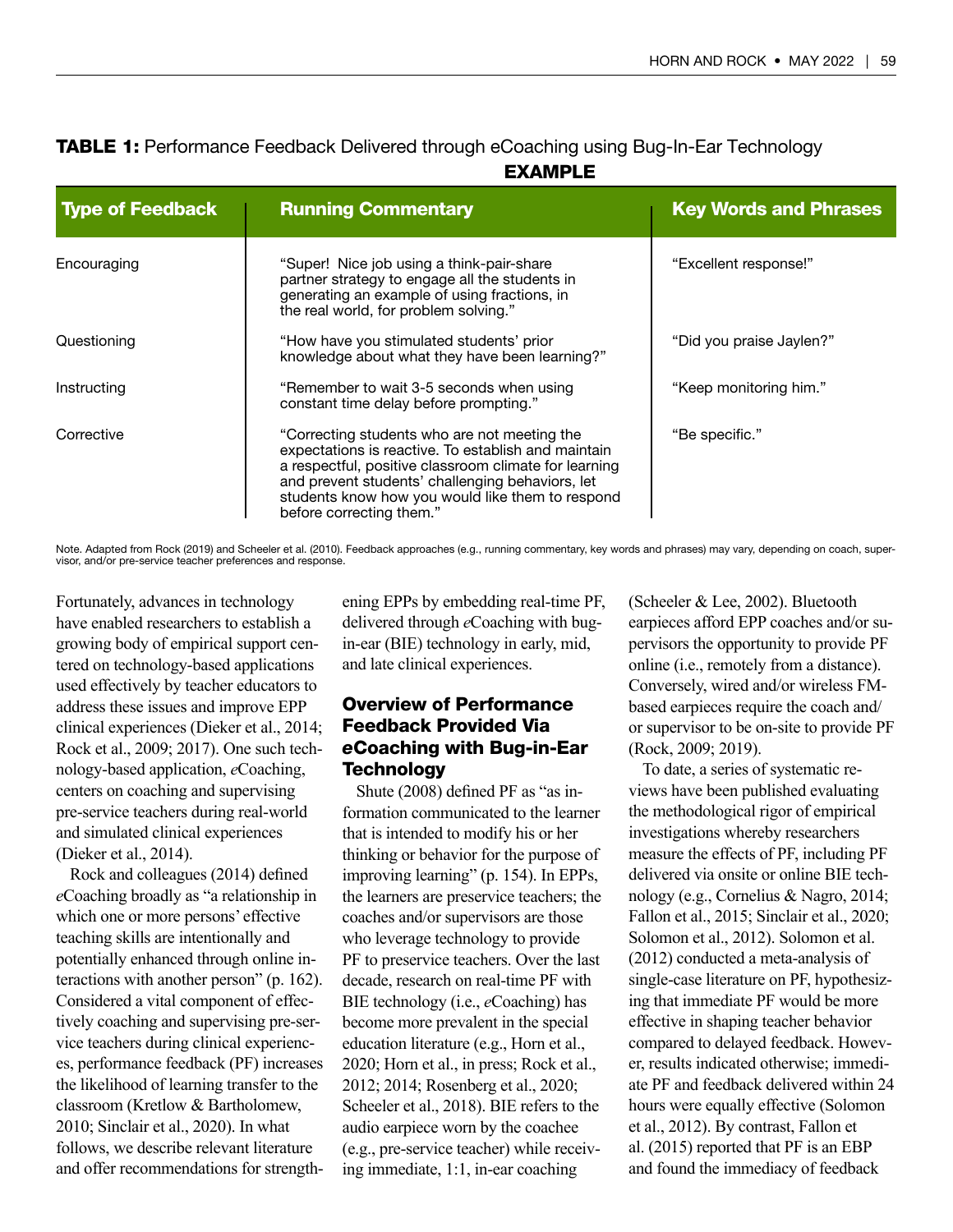delivery to contribute directly to a larger effect size. Most recently, Sinclair and colleagues (2020) extended the extant literature on real-time PF by using the CEC's *Standards for Evidence-Based Practices in Special Education* to examine investigations on technology-delivered PF while including gray literature (CEC, 2014). Their findings confirmed immediate technology-delivered PF is indeed an EBP for improving instruction (Sinclair et al., 2020).

Researchers (Scheeler et al., 2004) have also called attention to the quality, consistency, and immediacy of PF delivery provided via BIE as all are critical dimensions of feedback provided during effective *e*Coaching (see examples in Table 1). Scheeler et al. (2004) also stipulated that PF should be specific, corrective, and positive. Importantly, coaches and/or supervisors need to attend to the dimensions and types of PF during clinical experiences if they are to strengthen pre-service teachers' understanding and use of a target instructional, social, emotional, and/or behavioral practice(s) while simultaneously encouraging self-reflection (Cornelius & Nagro, 2014). In short, providing teacher candidates with opportunities to receive individualized, BIE coaching during early, mid, and late clinical experiences encourages transfer of newly learned pedagogy, including evidence-based practices (EBP).

# Facilitating Transfer Learning of Evidence-Based Practices

Federal mandates, such as the Individuals with Disabilities Education Act ([IDEA], 2004), ensure students with Individualized Education Plans (IEPs) receive a free, appropriate public education that includes individually-designed, effective, and meaningful instruction; whereas, more recent legislation, such as the Every Student Succeeds Act [ESSA] (2015) requires special educators to use EBPs. EBP is defined as multi-step process that includes the selection, implementation (with fidelity), and assessment of an instructional practice that is deemed to be effective by a sound body of research evidence (Cook & Cook, 2016).

Closely related to EBPs are High Leverage Practices (HLPs) and practice-based evidence (PBE). Based, in part, on EBPs, HLPs include core instructional practices "that have the 'highest leverage for increasing the capacity of novice teachers to improve student outcomes and reach ambitious learning goals" (McLeskey et al., 2019, p. 331). Recognizing that not all EBPs or HLPs work for all students with disabilities, practice-based evidence emerged as the need for "evidence derived from real-world settings and practitioners" (Cook & Cook, 2016, p.144). To facilitate practical application of these practices, a central mission of EPPs involves preparing future special educators to implement EBPs, HLPs, and PBE when they enter the P-12 classroom as beginning teachers.

Scheeler (2008) posited that true mastery of a [teaching] skill is observed through generalization to the natural environment (e.g., classroom). This assertion begs the question: How might teacher educators ensure pre-service special educators not only increase their knowledge of EBPs, HLPs, and PBE through traditional or online coursework, but also generalize and apply their recently gained knowledge and skill, with fidelity, when working in simulated and real-world classrooms with P-12 students? Though some may presume this transfer of learning occurs naturally, research indicates otherwise (e.g., Ericsson et al., 1993; Rock et al., 2017; Scheeler, 2008). For this reason, it is timely and essential to offer teacher candidates opportunities to engage in deliberate practice of EBPs, HLPs, and

PBE, during real world and simulated clinical experiences while receiving real-time, 1:1 PF via *e*Coaching with BIE technology.

# Supporting EBP, HLP, and PBE Use Through *e*Coaching with Online BIE Technology

In special education EPPs, Scheeler and Lee (2002) and Scheeler et al. (2006) investigated the effects of using BIE to provide on-site, corrective feedback to preservice teachers, and their findings were positive. Intrigued by the potential benefits online BIE could bring to teacher education, Rock and her colleagues (2009) not only pioneered the development of online BIE but also published a foundational study measuring its effects with preservice special education teachers. Their study addressed many of the limitations highlighted in earlier BIE research and introduced an affordable, easy-to-implement, remote method for providing effective PF during clinical experiences (Rock et al., 2009).

Embedding online BIE in EPPs enables teacher candidates to engage in repeated, application-based learning opportunities while receiving immediate PF; thus, promoting practical application and continued use of recently studied EBPs and HLPs (Rock et al., 2014, 2017). Moreover, integrating technology, such as online BIE, during EPP clinical experiences may lead to special educators' sustained use of technology-enabled learning applications beyond initial exposure (Rock et al., 2017). In other words, as preservice teachers embrace technology during clinical experiences, benefiting from the positive effects first-hand, they may be more inclined to turn to technology for professional learning and development in the future. Furthermore, enhanced practice leads to optimal student learning outcomes, and perhaps, simulta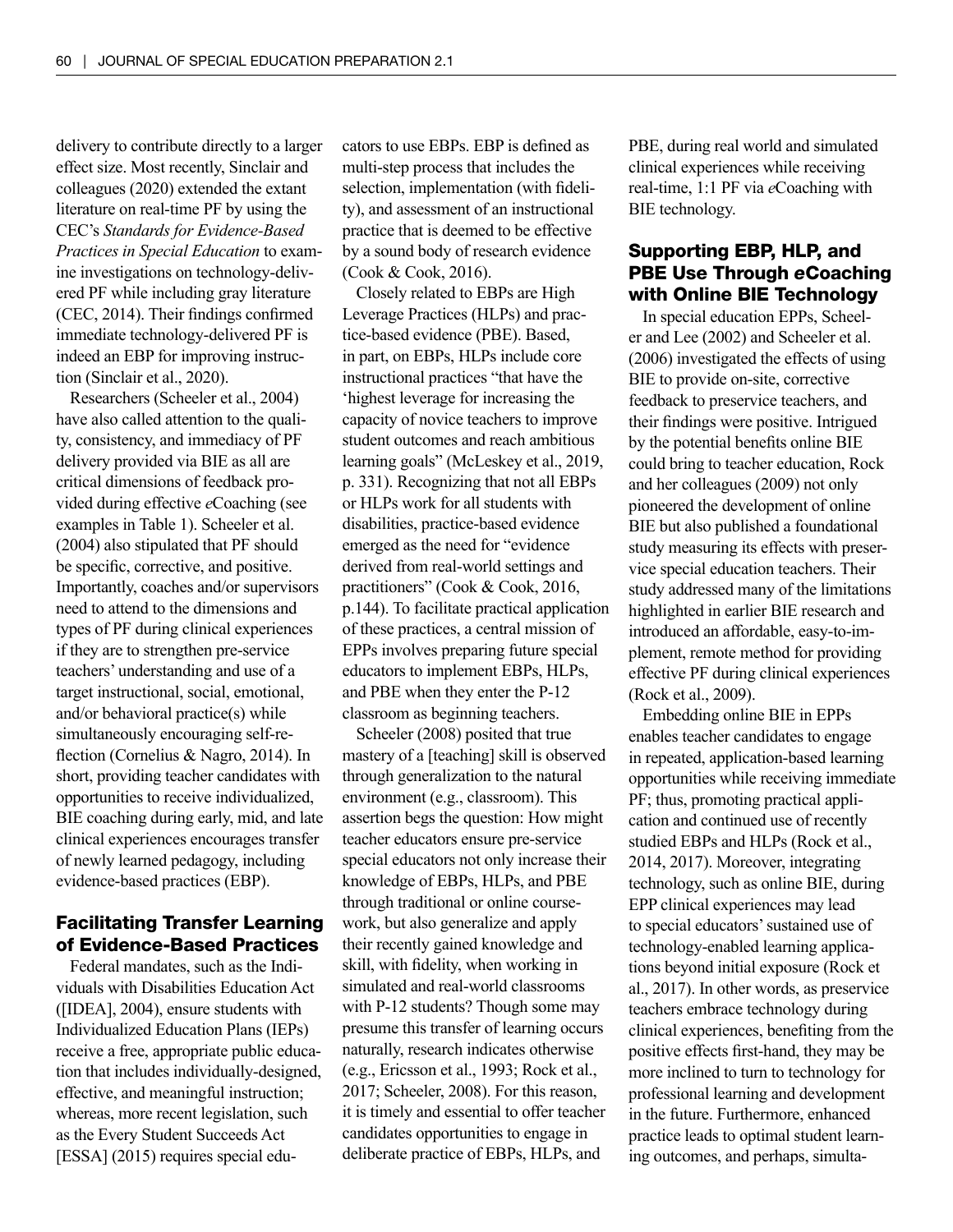neously improves special education teacher retention (Horn, 2021).

Improving classroom-based generalization of EBPs, HLPs, and PBE while accounting for fidelity and sustainability strengthens special educator preparation and development (McLeskey et al., 2017). In accord with pioneers of today's technology-based era, making important changes and moving EPPs forward requires teacher educators to accept "widespread adoption of comprehensive 21st century models of teacher development" and embrace the *digital age* (Rock et al., 2016, p. 103). Because the COVID-19 pandemic has added urgency to addressing chronic teacher workforce issues (Will, 2020), while also affording opportunities for digital age change in EPPs (Keefe, 2020), we assert the time is right for expanding major changes underway in EPPs, namely those aimed at improving pre-service teachers' instructional, social, behavioral, and emotional practices (McLeskey et al., 2019) through PF provided via BIE technology (i.e., *e*Coaching), during clinical experiences.

## Incorporating *e*Coaching with BIE into Personnel **Preparation**

In December 2016, personnel in the U.S. Department of Education, Office of Educational Technology, released a groundbreaking brief entitled, "Advancing Educational Technology in Teacher Preparation." In that policy brief, authors issued this clarion call for action:

The U.S. Department of Education believes it is important that all programs responsible for pre-service teacher training prepare all graduates to effectively select, evaluate, and use appropriate technologies and resources to create experiences that advance student engagement and learning. We call upon leaders of teacher preparation

programs to engage in concerted, programmatic shifts in their approach to pre-service teacher preparation (p.4).

Changes of this magnitude, however, take time, money, motivation, and *know how*. Not surprisingly, teacher educators have struggled to integrate technology into EPPs for several reasons, chief among them are time, apathy, incentives, and competing demands, compounded by lack of vision and know how (Kolb et al., 2018). That said, these challenges are not insurmountable.

To redesign and improve technology integration in EPPs, Rock and her colleagues (2017) describe a modern vision guided by four principles rooted in technology-enabled learning. The first principle, embedded innovations, refers to using current technology-based methods in special education EPPs. Doing so creates a rich and individualized learning environment where special education teacher candidates receive PF and support based on their individual needs (Rock et al., 2017). The second principle, applied technologies, encompasses various practice-based learning opportunities whereby special education teacher candidates engage in technology-enabled learning with repeated and authentic implementation opportunities (Rock et al., 2017). Examples of technologies include video modeling and mixed-reality classroom simulation (e.g., Mursion™) to provide opportunities for practice and inquiry in a safe, supportive environment (Rock et al., 2017). The third principle, sustained applications, refers to the extent to which special educators' preparation experiences prepare candidates for continued technology-focused learning and improved instruction (Rock et al., 2017). To demonstrate, providing feedback in real-time via *e*Coaching with online BIE technology has been shown to improve instructional practice in preand in-service teachers (e.g., Plossel & Rock, 2014; Rock et al., 2009; 2012; 2014) and paraeducators (e.g., Horn et al., 2021; Horn et al., in press) while simultaneously increasing student engagement (Horn et al., in press; Rock et al., 2009; 2014). Finally, the fourth principle, theoretical frameworks, details how theory expands learning by providing a practice-based framework coupled with critical reflection and inquiry (Rock et al., 2017).

For the preceding calls and visions (Rock et al., 2017; U.S. Department of Education, 2016) to become a reality, teacher educators must make changes in EPP curriculum, policy, coursework, and clinical experiences (Kolb et al., 2018). Although all are important changes for teacher educators and researchers to consider, the need for changes in EPP clinical experiences has been underscored by CEC's shift from knowledge to practice-based standards for special educators (CEC, 2020), the American Association of Colleges for Teacher Education's (AACTE's) clarion calls to make clinical practice the center of educator preparation programs (AACTE, 2018), and the Council for the Accreditation of Educator Preparation's (CAEP's) emphasis on high quality, partnership based clinical experiences (i.e., Standard 2; CAEP, 2022).

# Outcomes Resulting from BIE Coaching

In this section, given researchers have established real-time PF delivered via online BIE technology as an EBP (Sinclair et al., 2020) for coaching and supervision during early, mid, and late clinical experiences, we offer examples of teacher improvements that have been achieved through practice-based learning opportunities with feedback. Online BIE has been shown to increase practical application of EBPs and improve specially designed instruction not only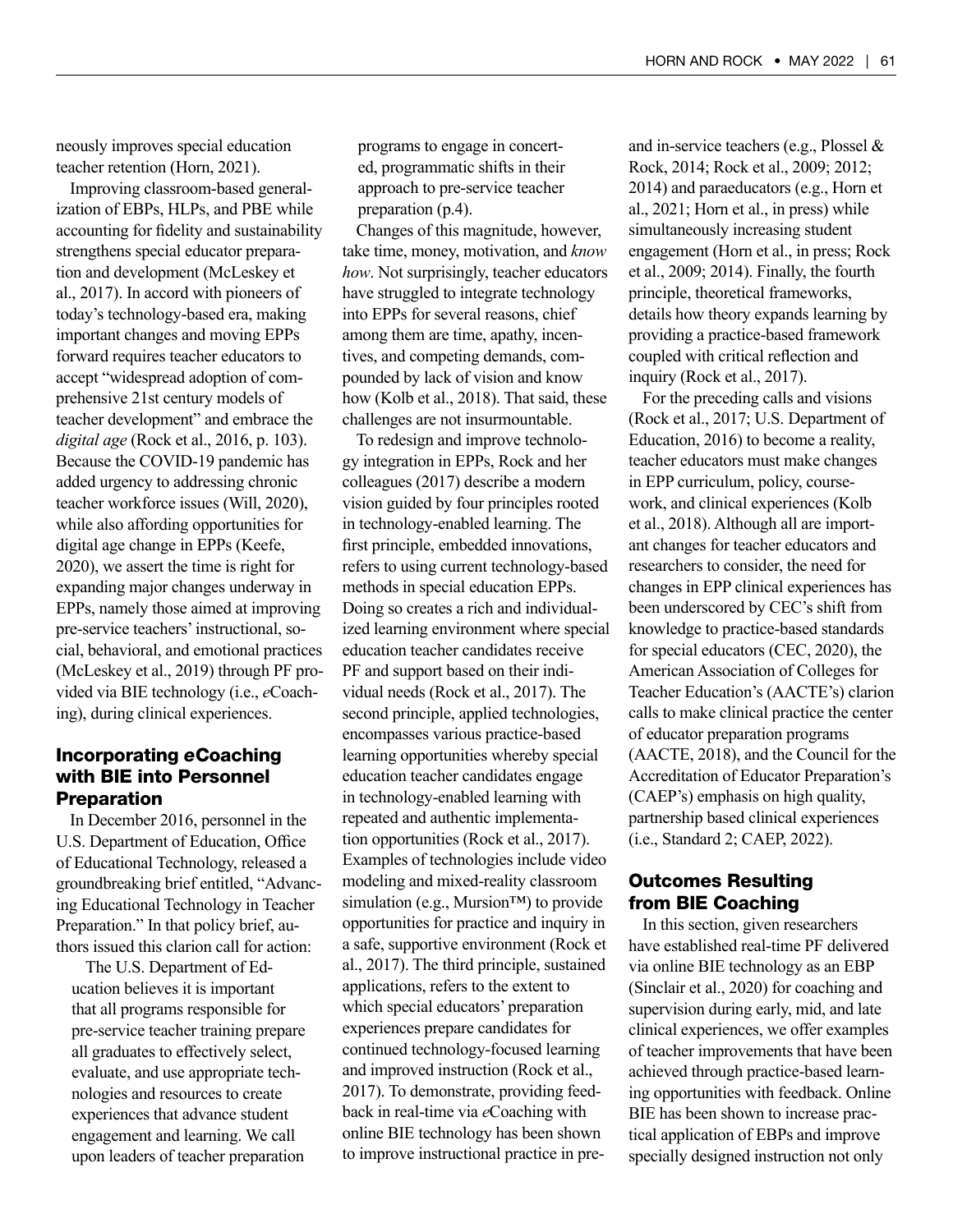



Note.  $EEP =$  educator preparation program;  $IT =$  instructional technology.

with K-12 special education pre-service teachers (e.g., Rock et al., 2009; 2012; 2014; Scheeler et al., 2012), in-service teachers (e.g., Cheek et al., 2019; Horn et al., 2020; Ploessl & Rock, 2014), and paraeducators (e.g., Horn et al., in press; Rosenberg et al., 2020; Scheeler et al., 2018) but also early childhood special education pre-service teachers (e.g., Coogle et al., 2020). Notably, the ease and effectiveness of online BIE coaching has been demonstrated across instructional settings as well (e.g., general education classroom, self-contained classroom, community-based setting, mixed-reality classroom simulation; Coogle et al., 2020; Dieker, Rodriguez et al., 2014; Horn et al., 2020, in press; Ploessl & Rock, 2014; Rock et al., 2009; 2012; 2014; Scheeler et al., 2018). Moreover, empirical evidence indicates *e*Coaching with online BIE technology contributes to improvements in P-12 student outcomes.

## P-12 Student Outcomes Resulting from BIE Coaching

Overall, qualitative and quantitative data suggest online BIE is beneficial to children and youth. Interestingly, early, site-based BIE research failed to reveal a significant impact on students (Scheeler et al., 2006). That is, the percentage of correct student responses did not reflect significant improvements when pre-service teachers received immediate feedback via BIE on completion of three-term contingency trials (Scheeler et al., 2006). Conversely, findings from Rock and her colleagues (2009; 2014) revealed that student engagement increased as *e*Coached classroom instruction improved (Rock et al., 2009; 2014). In fact, academic engagement continued to improve over time (Rock et al., 2014). Teachers documented changes

in student behavior, crediting online BIE for both improved instruction and student engagement (Rock et al., 2009; 2014). More recently, Cheek et al.  $(2019)$  used an online module + BIE PF through *e*Coaching to strengthen special educators' use of a text comprehension strategy during literacy instruction. Results from single case research confirmed students with severe intellectual disabilities improved not only their engagement but also their listening comprehension. Rosenberg et al. (2020) investigated the effects of an intervention package whereby paraeducators were trained to use incidental teaching to teach self-advocacy statements while receiving online BIE coaching. Student performance data indicated that all four K-12 students independently used target self-advocacy statements as a result of the intervention (Rosenberg et al., 2020). Horn et al. (2020) measured stu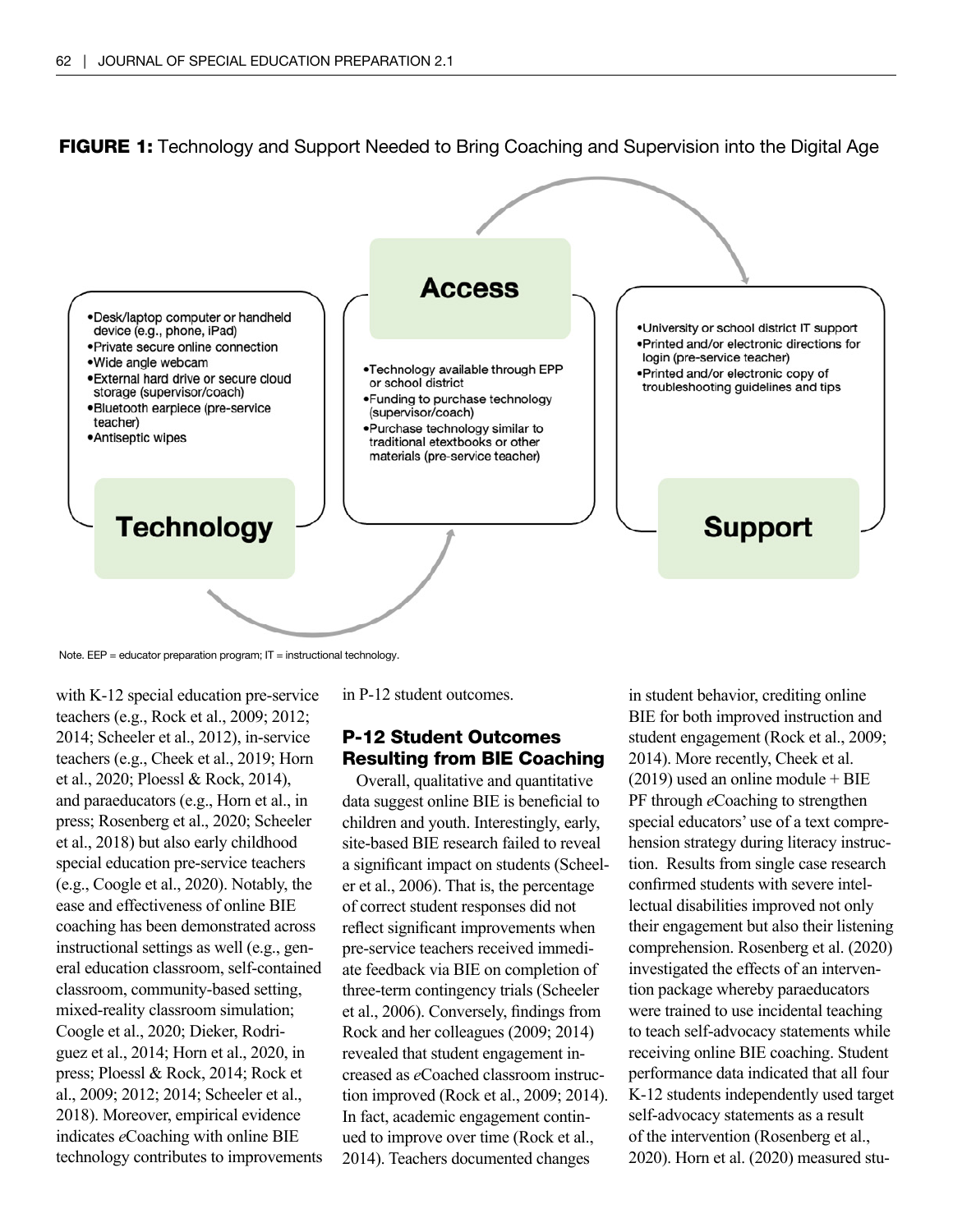dent performance as a special education teacher received online BIE coaching in a community-based setting. Findings showed all student participants reached acquisition as a result of the teacher receiving online BIE coaching while implementing an EBP.

Horn et al. (in press) examined social and communicative responses to praise in students with autism spectrum disorder (ASD) as paraeducators received online BIE coaching on their use of behavior specific praise (BSP). Student response data indicated that as paraeducators increased the percentage and rate of BSP, the occurrence of eye contact, changes in facial expression (e.g., smile), and verbalizations/vocalizations increased in students simultaneously. Coogle and colleagues (2020) also reported improved expressive communication in preschoolers with ASD. In sum, researchers have clearly demonstrated positive outcomes for children and youth when online BIE coaching is used to increase use of EBPs, HLPs, and PBE in P-12 classrooms.

# BIE BENEFITS AND CHALLENGES

Integrating online BIE in EPPs to provide pre-service special education teachers with PF during early, mid, and late clinical experiences yields several distinct advantages.

#### Cost-Effective Advantages

BIE technology has been described as affordable, easy-to-implement, and applicable across geographic locations (Horn, 2021; Rock et al., 2009). Advancements in technology have decreased expenses associated with online BIE and aided in the ease of implementation. For instance, BIE once required FM radio technology with restricted transmitting abilities that required on site (or in person) use (Scheeler & Lee, 2002; Scheeler et al., 2006). Now,

online BIE allows for remote PF to be provided via mobile and web-based technologies (Horn et al., 2020; Rock et al., 2009, 2014). These revolutionary developments to BIE technology have enabled teacher educators to provide coaching and supervision to more pre-service teachers during early, mid, and late clinical experiences.

Rock and colleagues (2011) provide a detailed breakdown of the inexpensive technology needed for online BIE coaching. Importantly, the technology has changed little and remained affordable. The online BIE technology needed by pre-service teachers includes a Bluetooth earpiece (approximately \$20), a handheld device with a built-in camera that has live-stream capabilities (e.g., iPad Mini®; approximately \$300), and a tripod or similar device to secure the camera (approximately \$25). eCoaches, supervisors, and mentor teachers require a computer or handheld device (e.g., iPad®) with built-in speakers (approximately \$400) and a headset with a built-in microphone (approximately \$30). As reported in Figure 1, the lowcost equipment required for practical application can be purchased online, similar to the cost of a textbook or other required materials, in campus bookstores, or, better yet, technology may be readily available for check out and use through universities or school districts. For those pre-service teachers who live or work too far from the university to check out necessary technology, we have had success with and recommend mailing the necessary components. If universities or school districts are under-resourced and cannot purchase the necessary technology, we have had success with and encourage personnel to apply for small and/or large grants as well as work with development personnel to secure dedicated funds.

In addition to overall affordability, offering technology as a means for a

coach or supervisor to provide PF to pre-service teachers from a remote, online location is cost-saving (Rock et al., 2009, 2014). Traditionally, classroom observations during clinical experiences involve in-person site visits from a coach or supervisor, which requires time and travel. A considerable amount of time is spent in the car driving from school to school, and mileage and gasoline expenses accrue (Rock et al., 2009). By contrast, online BIE technology affords EPP coaches and supervisors an opportunity to provide empirically-supported feedback without leaving their home or office (Rock et al., 2009, 2014). Cutting out or substantially reducing extensive time and travel expenses enables coaches/supervisors to provide feedback to preservice teachers during clinical experiences in an economically-friendly, efficient manner.

#### Pedagogical Benefits

Given not only the longstanding achievement gaps between students with disabilities and their peers (National Center for Education Statistics, 2019) but also the alarming suspension and expulsion disparities experienced by preschoolers (Zeng et al., 2020) and school-age children and youth with disabilities (United States Government Accountability Office [GAO], 2018), it is essential for special educators to enter the classroom prepared to meet the academic, social, emotional, and behavioral needs of today's increasingly diverse P-12 population. Thus, as teacher educators make substantive changes to EPP curriculum, it is vital they include science-backed approaches aimed at improving preservice special educators use of EBPs, HLPs, and PBE.

According to Ericsson et al.'s (1993) foundational research across various disciplines, effective approaches for improving professional knowledge and practice center on providing deliberate,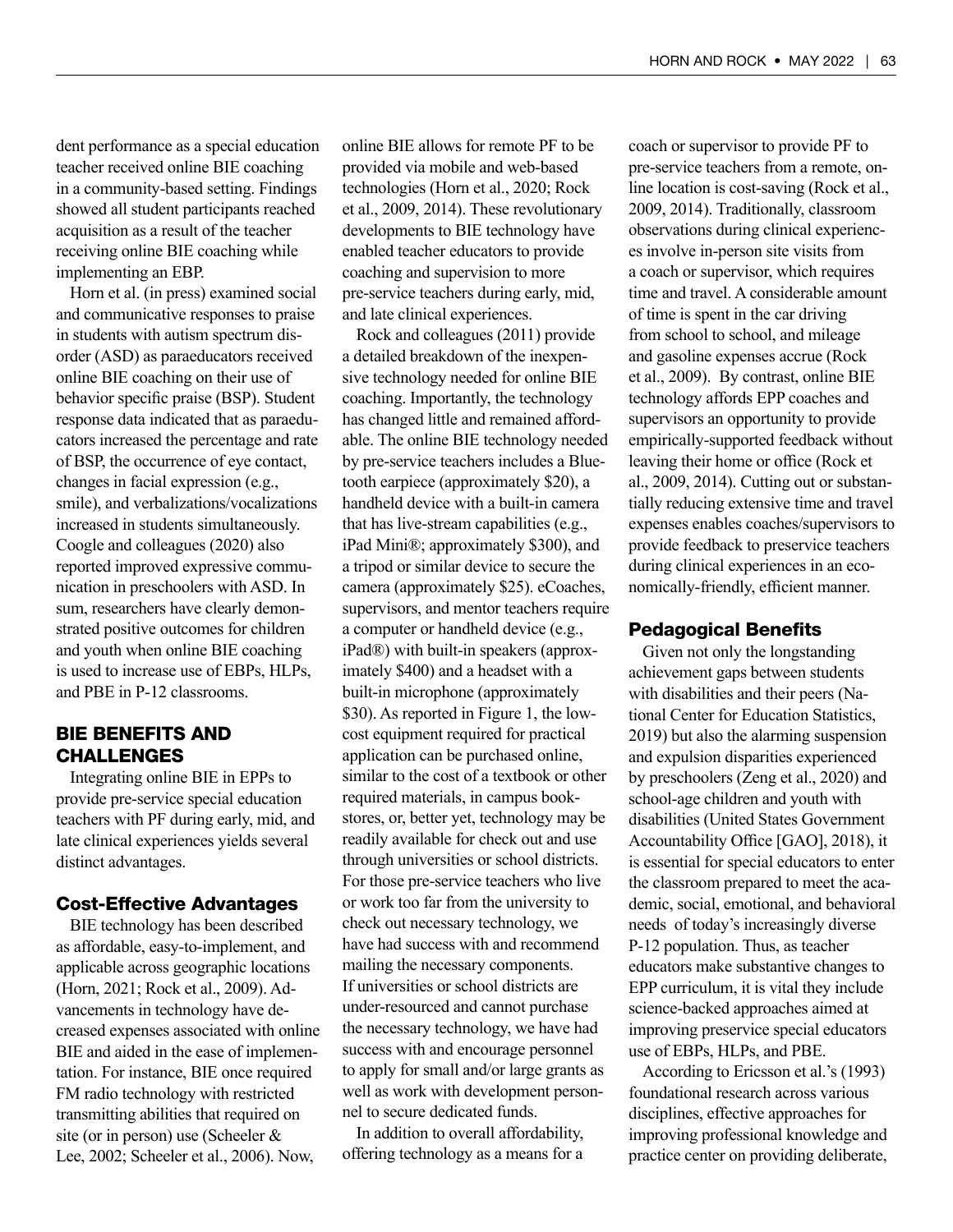



Note. BIE = Bug-In-Ear; PLC = professional learning community.

systematic, and ample opportunities to practice specific skills or learning activities with feedback. Integrating online BIE in EPPs during early, mid, and late clinical experiences reflects Ericsson's (1993) findings in that it transforms static, after-the-fact approaches to coaching and supervision into dynamic, immediate, deliberate practice opportunities. Consequently, improved learning is not only observed in preservice special educators but also the P-12 children and youth with disabilities whom they teach. Integrating online BIE in this way during clinical experiences also helps to connect methods courses and clinical experiences in EPPs (see Figure 2). In short, by no longer leaving the development of pedagogical skills to chance (McLeskey et al., 2019), *e*Coaching through online BIE holds promise for future and current special educators by offering an innovative, yet easy-to-implement method for increasing practical application of EBPs, HLPs, and PBE.

#### Social Validity Benefits

Across P-12 online BIE studies (e.g., Coogle et al., 2020; Horn et al., 2020; Horn et al., in press; Rock et al., 2009; 2014; Scheeler et al., 2006; 2018; Wake et al., 2017), social validity data indicate *e*Coaching with BIE is perceived favorably by all involved. Dating back two decades, Scheeler and Lee (2002) reported teacher participants viewed immediate feedback delivered via BIE to be valuable and unintrusive to instruction. Similarly, social validity reports in the Scheeler et al. (2006) investigation echoed earlier findings and all participants found BIE to be beneficial. As online BIE technology has evolved, social validity reports have become more prevalent in the literature and remain positive (e.g., Horn et al., 2020; Horn et al., in press; Rock et al., 2009; 2014; Scheeler et al., 2018; Wake et al., 2017). Those who participate in live streamed (e.g., Skype, WebEx, Zoom) online BIE coaching sessions have consistently

professed the intervention to be effective, as measured by improving teaching behavior; efficient, as measured by the rate of acquisition of the target teaching behavior; and feasible, as measured by classroom applicability (Horn et al., 2020, in press; Rock et al., 2009; 2014; Scheeler et al., 2018).

# Digital Divide Constraints

Davis et al. (2007) defined digital equity as "equal access and opportunity to digital tools, resources, and services to increase digital knowledge, awareness, and skills" (p. 9). Willems (2019) expanded digital equity to include the distribution of technology-related resources (e.g., equipment, Internet, unbiased, uncensored content) based not only on need but also on the awareness, skills, and knowledge required to use technology for educational purposes. According to the 2018 Horizon Report (Adams Becker et al., 2018), digital inequities continue to impede the adop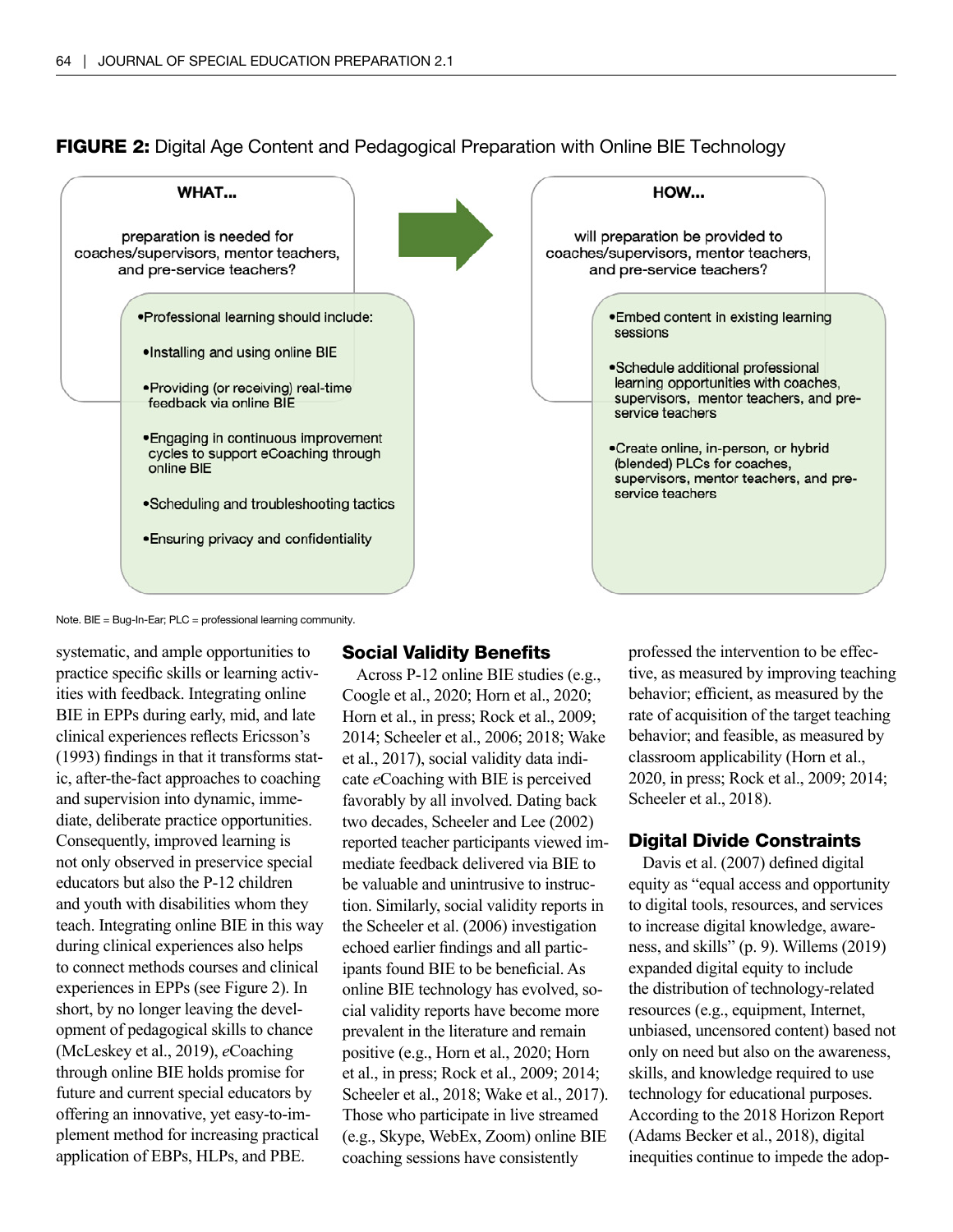tion of digital technologies in higher education, including EPPs, and other professional learning spaces (Willems, 2019). For these reasons, when moving coaching and supervising in EPPs from in person to online or hybrid (blended) formats, the digital divide must be considered and addressed not only for pre-service teachers, clinical coaches/ supervisors, teacher educators, mentor teachers, but also their respective EPPs (i.e., Institutions of Higher Education, school districts, community providers). This includes considering geographic location (e.g., urban, suburban, rural) and access to BIE technology and the Internet. Failure to do so will likely ensure that deeply rooted digital inequities remain intact in EPPs.

# The Challenges of Online BIE Technology Reliability and **Breakdowns**

To facilitate widespread adoption of online BIE in EPPs, it is essential to be aware of the pitfalls, while also recognizing advancements in online BIE technology. Rock and her colleagues (2012) were successful in overcoming tech-related obstacles encountered during the pioneering Rock et al. (2009) online BIE investigation. Specifically, when the eCoach shifted from a PC (Rock et al., 2009) to a Mac (Rock et al., 2012), there were fewer disruptions due to technology issues, and audio and video recordings were more reliable. Changes in the physical location of the eCoach were also considered in the Rock et al. (2012) study to mitigate poor bandwidth. Horn et al. (2020) relied on Mac devices for recording and coaching during online BIE sessions and minimal issues related to low bandwidth were reported. By contrast, Horn et al. (in press) used a Mac device (iPad mini) for those receiving online BIE coaching while the eCoach was logged in via live stream from a PC. Bandwidth



**FIGURE 3:** Implementing Continuous Improvement Cycles

Note. EPP = educator preparation program; PDSA = Plan-Do-Study-Act.

issues were not reported, and there were few to no technology related disruptions. Clearly, advances in technology over the years have improved reliability of online BIE.

# The Challenge of Acclimating to Online BIE and Improving Instructional Practice

Researchers have confirmed that transfer learning rarely occurs through traditional, didactic-based training methods (Joyce & Showers, 2002). However, online BIE holds promise in terms of effectively improving the occurrence and fidelity of EBPs and HLPs in the classroom context. Like anxiety experienced during on-site classroom observations, it is not uncommon for those involved in BIE coaching to

feel apprehensive initially (Korner & Brown, 1952; Rock, 2019). Based on Korner and Brown's (1952) early work, Rock (2019) also found it can take three to four sessions for individuals to process multiple sources of incoming auditory stimuli and overcome initial anxiety.

Increasing the level of comfort while also improving instructional practice is largely contingent on the quality of PF received via online BIE technology. Rock (2019) offers recommendations for eCoaches, all of which are designed to be individualized and facilitate a successful online BIE coaching experience, such as scaffolding. Scaffolding allows the coach or supervisor to offer immediate, deliberate, systematic feedback that incrementally improves the special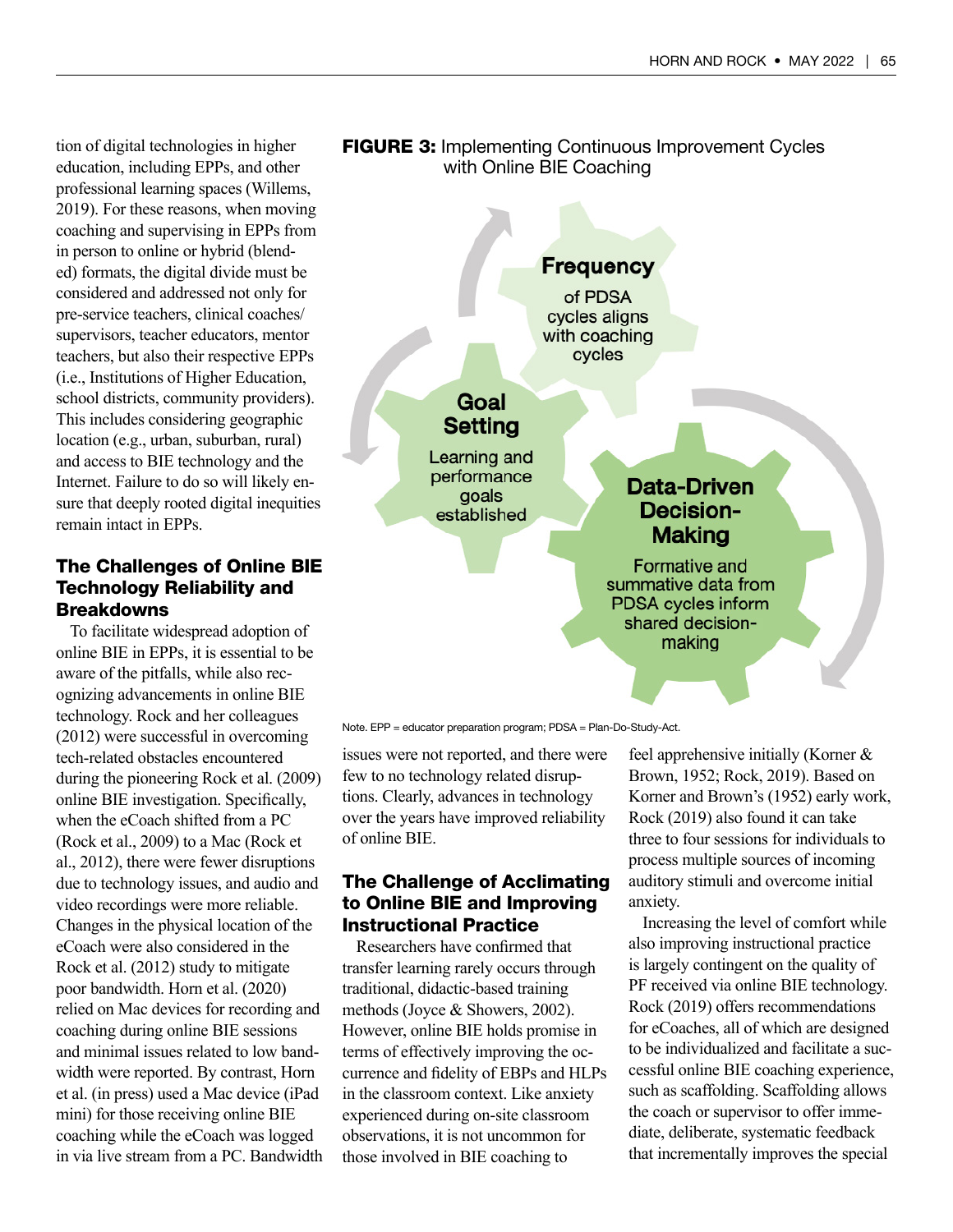educators' use of EBPs, HLPs, and/or PBE while he, she, or they are teaching (Rock, 2019), rather than talking about it after the fact. Not only does the feedback provided through online BIE provide invaluable support for learning transfer (Coogle et al., 2020; Horn et al., 2020; Ploessl & Rock, 2014), it also prompts a cycle of in-action reflection that contributes to immediate and longer-term improvements in their instructional practice (e.g., Rock et al., 2009, 2012; 2014). Over time, the result is often increased confidence and effectiveness and decreased frustration and anxiety.

# Cultivating Successful Wider Spread Adoption of Online BIE in Educator Preparation

Over a decade ago, pioneering participants who received online BIE coaching called for its widespread adoption in EPPs (Rock et al. 2009). Although the COVID-19 pandemic resulted in increased opportunities for pre-service teachers' participation in virtual clinical experiences (Bouffard, 2020), widespread use of online BIE coaching and supervising has remained elusive in EPPs. Aligned with practice-based and clinical experience initiatives, such as the CEEDAR Center and CEC's High Leverage Practices initiative (Benedict et al., 2016), CEC's Practice Based Standards for Special Educators (CEC, 2020), CAEP Standard 2 (CAEP, 2022), and AACTE's call to unite EPPs through clinical practice (AACTE, 2018), promoting widespread integration of coaching and supervising through online BIE, during clinical experiences, in EPPs is timely and necessary. To support teacher educators and stakeholders in this endeavor, we suggest using continuous improvement cycles while engaging in *e*Coaching (Rock, 2019) with online BIE technology (see Figure 3). As the name implies,

this cyclical process involves collaborative, data-informed decision-making, routine goal setting, and ongoing reflection aimed at incrementally strengthening pre-service teachers' use of EBPs, HLPs, and PBE, during early, mid, and late clinical experiences.

Additionally, we encourage teacher educators and stakeholders to make use of the step-by-step guide developed by Regan and Weiss (2020). Step 1 emphasizes the importance of training the eCoach prior to transitioning to Step 2, which involves training special education teacher candidates alongside eCoaches, supervisors, and mentor teachers. Step 3 highlights the need to have at least one observation session (i.e., a baseline session without delivering PF), followed by a post-observation conference, wherein the eCoach and pre-service teacher (preferably with the mentor teacher as well) have an opportunity to debrief about the session, build rapport, and establish goals. Step 4 centers on the online BIE coaching experience, which includes the process in its entirety from logging in to connecting online, providing/receiving real-time feedback, to collecting data on instructional, social, emotional, and behavioral teaching practices. Step 5 includes the debriefing process that either follows the online BIE session immediately or takes place within 24 hours (Regan & Weiss, 2020).

Because many faculty in EPPs have often floundered when integrating technology into EPPs (Kolb et al., 2018; U.S. Department of Education, 2016), they will likely need support that extends beyond step-by-step guidelines. The comprehensive approaches needed for technological and pedagogical improvements include dedicated release time, necessary technology resources, effective professional learning, and ongoing peer support teams (Kolb et al., 2018) –all of which come with various costs. Yet, as Kolb and colleagues

(2018) pointed out, there are no clearcut guidelines available for EPP investments in technology and professional development. That means teacher educators and other EPP stakeholders need to develop budgets based, in part, on public school guidelines (e.g., approximately \$1,000 annually per student for technology and 60 hours of professional learning and development; see Kolb et al., 2016; Odden & Picus (2011).

# eCoaching with BIE Technology-in-Action: A Vignette

In this section, drawing on over a decade of professional experience and research providing PF to pre-service teachers though BIE technology in EPPs, we offer a vignette to further illustrate and facilitate application.

*Faye, a pre-service special education teacher, was thrilled to begin her clinical placement at a local high school. She had excelled in her coursework throughout her EPP and felt confident entering the classroom and working with secondary students with disabilities. However, during the third week in her placement, Faye became discouraged. She struggled to keep students engaged while she was teaching, quickly realizing that it was more challenging than she expected to apply acquired skills when working with actual students. Faye's cooperating teacher, Ms. Brooks encouraged Faye to provide more opportunities to respond (OTR) and use behavior specific praise (BSP), as both have been shown empirically to increase student engagement. Despite Faye's best efforts, she continued struggling, and the frequency and intensity of off-task student behaviors increased.* 

*Fortunately, Faye's clinical supervisor was scheduled to offer eCoaching support. That is, advanced technology enabled Faye's clinical supervisor, Dr. Crimmins, to provide immediate feed-*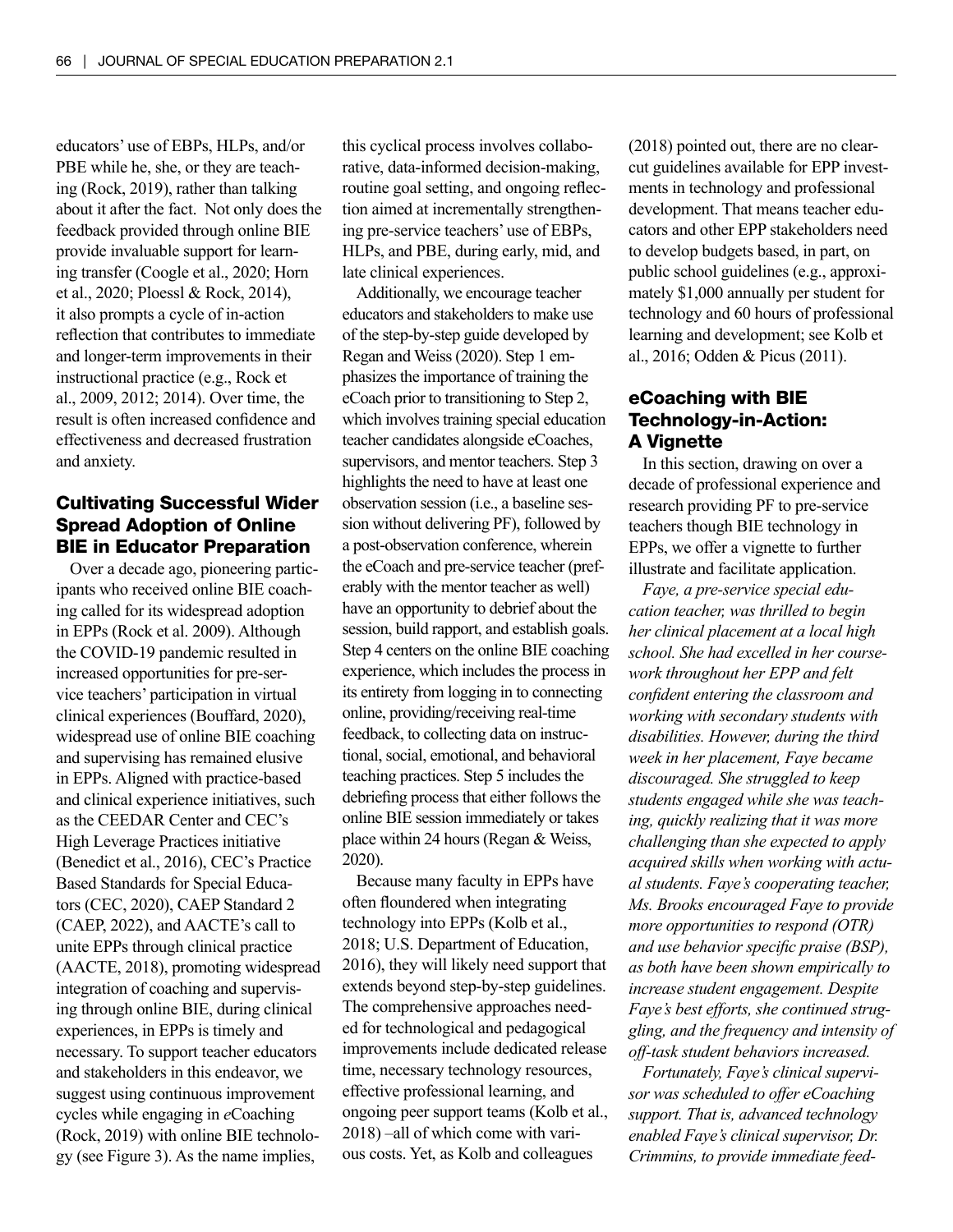*back while she was actively teaching. Faye wore a Bluetooth earpiece, which facilitated two-way communication, and an iPad mini was positioned in the classroom to live-stream her lesson. Dr. Crimmins logged in during the scheduled time and provided corrective feedback and praise from her university-based office located 40 miles away. Faye and Dr. Crimmins discussed some of her current challenges and target skills she wished to improve. Through her coursework, Faye demonstrated her understanding of OTR and BSP, the challenge was applying these skills in the classroom. Faye was nervous initially, but Dr. Crimmins assured her she was there to support her, not simply evaluate her. Throughout the session, Dr. Crimmins prompted Faye to increase her rate of both OTR and BSP. Faye quickly realized that she was giving high rates of praise, albeit it was not specific. Instead, Faye said "good job" to students frequently. It wasn't until she received immediate feedback, prompting her to "be specific" or questioning her (e.g., "Good job what?") that she realized this.*

*Faye's performance improved during the very first session, but there was more work to be done; she needed more practice with feedback. Dr. Crimmins eCoached Faye for approximately 15 minutes a day, and naturally scaffolded the prompting (e.g., increasing and decreasing feedback in accord with teacher and student performance, during instruction). Within two weeks, Faye was using OTR and BSP accurately and with high fidelity. Faye's cooperating teacher was amazed not only by her progress but also by her students' increased engagement, which confirmed the importance of providing OTR and using BSP. Providing immediate feedback via online BIE proved to be effective in terms of supporting pre-service teachers' transfer learning and having* 

*a positive impact on K-12 students. Moreover, the approach was efficient, as the clinical supervisor provided all feedback from her university-based office as opposed to traveling to make site visits. Reductions in travel time allowed her to provide more pre-service teachers with PF through online BIE technology.*

#### Conclusion

Since the 1950s, coaches, supervisors, and researchers, have used in person and online BIE technology effectively to prepare pre- and in-service education professionals (Horn et al., 2020, in press; Rock et al., 2009; 2012; 2014; Rosenberg et al., 2020; Scheeler et al., 2002; 2006; 2018), including special education teacher candidates. Based not only on the growing body of literature in online BIE coaching and supervising, but also on alignment with CEC's practice-based standards for special educators (CEC, 2020), AACTE (AACTE, 2018) and CAEP's Standard 2 (CAEP, 2022) emphases on clinical experiences, we proffer it is time to promote widespread integration of online BIE use in digital age EPPs. Rather than accepting digital inequities and/or ignoring the roles digital technologies play in 21st century work, life, and learning, teacher educators and researchers should embrace technology-enabled learning in EPPs in ways that foster optimal outcomes for pre- service special educators and the students whom they serve.

#### References

- Adams Becker, S., Brown, M., Dahlstrom, E., Davis, A., DePaul, K., Diaz, V., & Pomerantz, J. (2018). *Horizon Report 2018: Higher Education Edition*. EDUCAUSE. Retrieved January 5, 2022, from [https://](https://www.learntechib.org/p/184633/) [www.learntechib.org/p/184633/](https://www.learntechib.org/p/184633/)
- American Association of Colleges for Teacher Education (2018). A *Pivot Toward Clinical Practice, Its Lexicon, and the Renewal of Educator Preparation.* Washington, D.C. [https://aacte.org/resources/research-reports](https://aacte.org/resources/research-reports-and-briefs/clinical-practice-commission-report/)[and-briefs/clinical-practice-commission-re](https://aacte.org/resources/research-reports-and-briefs/clinical-practice-commission-report/)[port/](https://aacte.org/resources/research-reports-and-briefs/clinical-practice-commission-report/)
- Benedict, A., Holdheide, L., Brownell, M., &

Foley, A. M. (2016). *Learning to teach: Practice-based preparation in teacher education* (Issue brief). Collaboration for Effective Educator Development, Accountability and Reform and the Center on Great Teachers and Leaders. [https://files.eric.](https://files.eric.ed.gov/fulltext/ED570144.pdf) [ed.gov/fulltext/ED570144.pdf](https://files.eric.ed.gov/fulltext/ED570144.pdf)

- Billingsley, B., & Bettini, E. (2019). Special education teacher attrition and retention: A review of the literature. *Review of Educational Research,* 89(5), 695-744. [https://doi.](https://doi.org/10.3102/0034654319862495) [org/10.3102/0034654319862495](https://doi.org/10.3102/0034654319862495)
- Brock, M. E., & Carter, E. W. (2013). A systematic review of paraprofessional-delivered educational practices to improve outcomes for students with intellectual and developmental disabilities. *Research and Practice for Persons with Severe Disabilities,* 38(4), 211-221. [https://doi.](https://doi.org/10.1177/154079691303800401) [org/10.1177/154079691303800401](https://doi.org/10.1177/154079691303800401)
- Bouffard, S. (2020). Technology moves from resource to lifeline. *The Learning Professional: The Learning Forward Journal,*  41(4), 38-40.
- Burns, R. W., Jacobs, J., & Yendol-Hoppey, D. (2016). Preservice teacher supervision within field experiences in a decade of reform: A comprehensive meta-analysis of the empirical literature from 2001 to 2013. *Teacher Education and Practice,* 29(1), 46+. [https://](https://link.gale.com/apps/doc/A552763150/AONE?u=anon~8ef1afb2&sid=googleScholar&xid=d12ef7c6) [link.gale.com/apps/doc/A552763150/](https://link.gale.com/apps/doc/A552763150/AONE?u=anon~8ef1afb2&sid=googleScholar&xid=d12ef7c6) [AONE?u=anon~8ef1afb2&sid=google-](https://link.gale.com/apps/doc/A552763150/AONE?u=anon~8ef1afb2&sid=googleScholar&xid=d12ef7c6)[Scholar&xid=d12ef7c6](https://link.gale.com/apps/doc/A552763150/AONE?u=anon~8ef1afb2&sid=googleScholar&xid=d12ef7c6)
- Cheek, A.E., Rock, M.L., & Jimenez, B.A. (2019). Online module plus *e*Coaching: The
- effects on special education teachers' comprehension instruction for students with significant intellectual disability. *Education and Training in Autism and Developmental Disabilities Journal*, 54 (4), 343-359.
- Coogle, C. G., Ottley, J. R., Storie, S., Rahn, N. L., & Kurowski-Burt, A. (2018). Performance-based feedback to enhance preservice teachers' practice and preschool children's expressive communication. *Journal of Teacher Education,* 71(2), 188-202. <https://doi.org/10.1177/0022487118803583>
- Cook, B. G., & Cook, L. (2016). Leveraging evidence-based practice through partnerships based on practice-based evidence. *Learning Disabilities: A Contemporary Journal,* 14(2), 143–157. [https://files.eric.ed.gov/full](https://files.eric.ed.gov/fulltext/EJ1118435.pdf)[text/EJ1118435.pdf](https://files.eric.ed.gov/fulltext/EJ1118435.pdf)
- Council for Exceptional Children. (2014). *Council for exceptional children standards for evidence-based practices in special education.* Retrieved December 15, 2021, from [https://](https://cecpioneers.exceptionalchildren.org/sites/default/files/2021-04/EBP_FINAL.pdf) [cecpioneers.exceptionalchildren.org/sites/](https://cecpioneers.exceptionalchildren.org/sites/default/files/2021-04/EBP_FINAL.pdf) [default/files/2021-04/EBP\\_FINAL.pdf](https://cecpioneers.exceptionalchildren.org/sites/default/files/2021-04/EBP_FINAL.pdf)
- Council for Exceptional Children (2020). *Initial practice-based professional preparation standards for special educators.* Retrieved December 15, 2021, from [https://excep](https://exceptionalchildren.org/standards/initial-practice-based-professional-preparation-standards-special-educators)[tionalchildren.org/standards/initial-prac](https://exceptionalchildren.org/standards/initial-practice-based-professional-preparation-standards-special-educators)[tice-based-professional-preparation-stan](https://exceptionalchildren.org/standards/initial-practice-based-professional-preparation-standards-special-educators)[dards-special-educators](https://exceptionalchildren.org/standards/initial-practice-based-professional-preparation-standards-special-educators)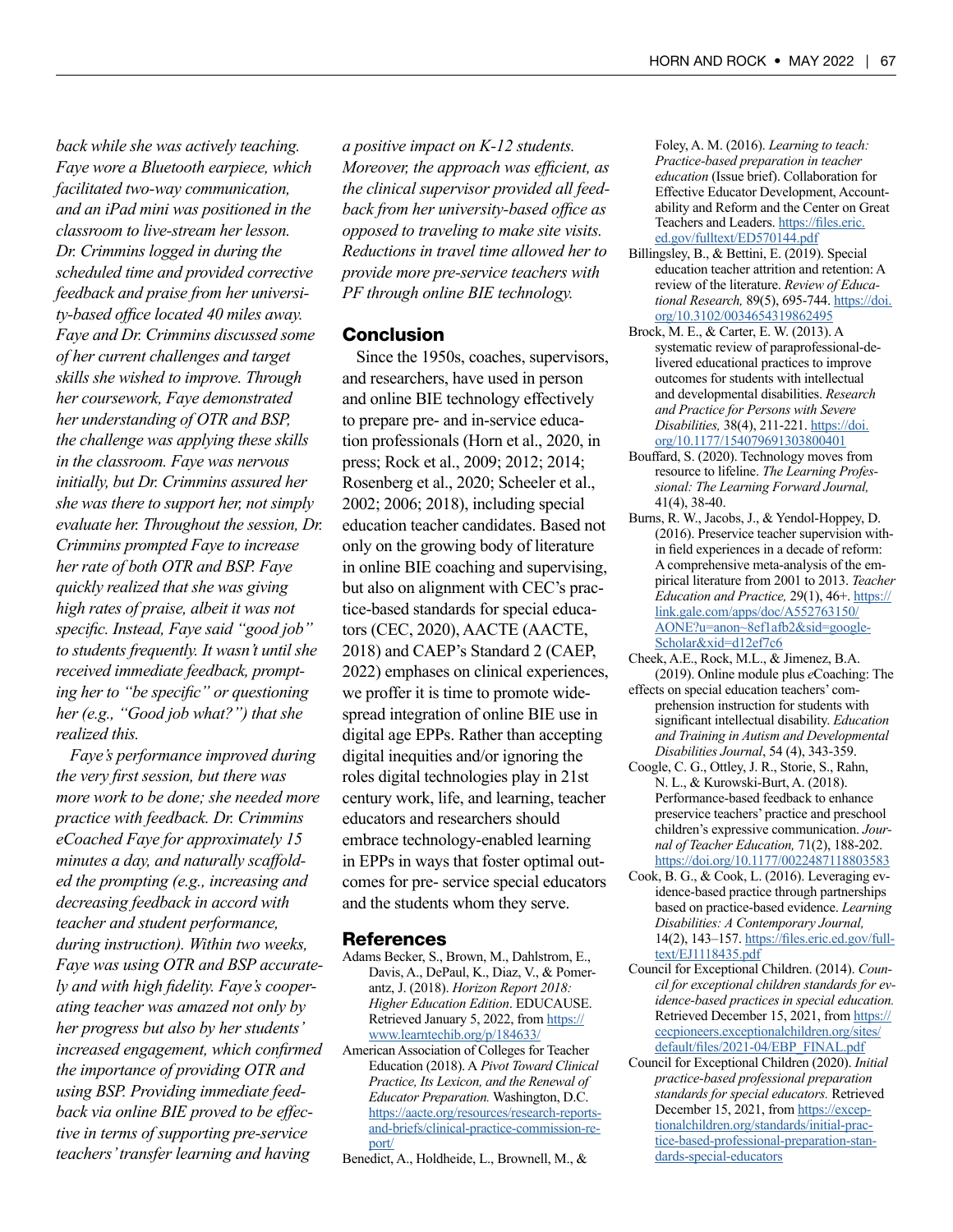#### ABOUT THE AUTHOR

#### Annemarie L. Horn

*Annemarie L. Horn, Ph.D. is an Assistant Professor in the Department of Communication Disorders and Special Education and the K-12 Special Education Adapted Curriculum Program Coordinator at Old Dominion University. Dr. Horn's research interests include technology-enabled professional learning and development for pre- and in-service special education teachers and paraeducators, implementing evidence-based practices in school and community settings when teaching students with intellectual and other developmental disabilities, and postsecondary transition.* 

#### Marcia L. Rock

*Marcia L. Rock, Ph.D. is a Professor in the Department of Specialized Education Services and Graduate Studies Director as well as Ph.D. Program Director, at the University of North Carolina Greensboro. Dr. Rock's research interests include preand in-service teacher development, technology enabled coaching, workforce systems thinking and change, research practice partnerships, inclusive and special education, behavioral health, and social, emotional learning.* 

- Council for the Accreditation of Educator Preparation CAEP (2022). *2022 Initial Level Standards.* Retrieved December 15, 2021, from [http://caepnet.org/~/media/Files/caep/](http://caepnet.org/~/media/Files/caep/standards/2022-initial-standards-1-pager-final.pdf?la=en) [standards/2022-initial-standards-1-pager-fi](http://caepnet.org/~/media/Files/caep/standards/2022-initial-standards-1-pager-final.pdf?la=en)[nal.pdf?la=en](http://caepnet.org/~/media/Files/caep/standards/2022-initial-standards-1-pager-final.pdf?la=en)
- Cornelius, K. E., & Nagro, S. A. (2014). Evaluating the evidence base of performance feedback in preservice special education teacher training. *Teacher Education and Special Education,*37(2), 133–146. [https://](https://doi.org/10.1177/0888406414521837) [doi.org/10.1177/0888406414521837](https://doi.org/10.1177/0888406414521837)
- Davis, T., Fuller, M., Jackson, S., Pittman, J., & Sweet, J. (2007). A National Consideration of Digital Equity. *International Society for Technology in Education*. [http://www.iste.](http://www.iste.org/digitalequity) [org/digitalequity](http://www.iste.org/digitalequity)
- Dieker, L. A., Kennedy, M. J., Smith, S., Vasquez III, E., Rock, M., & Thomas, C. N. (2014). *Use of technology in the preparation of pre-service teachers* (Document No. IC-11). University of Florida, Collaboration for Effective Educator, Development, Accountability, and Reform Center. [https://](https://ceedar.education.ufl.edu/wp-content/uploads/2014/10/IC-11_FINAL_05-26-15.pdf) [ceedar.education.ufl.edu/wp-content/up](https://ceedar.education.ufl.edu/wp-content/uploads/2014/10/IC-11_FINAL_05-26-15.pdf)[loads/2014/10/IC-11\\_FINAL\\_05-26-15.pdf](https://ceedar.education.ufl.edu/wp-content/uploads/2014/10/IC-11_FINAL_05-26-15.pdf)
- Dieker, L. A., Rodriguez, J. A., Lignugaris/ Kraf, B., Hynes, M. C., & Hughes, C. E. (2014). The potential of simulated environments in teacher education: Current and future possibilities. *Teacher Education and Special Education,* 37(1), 21-33. [https://doi.](https://doi.org/10.1177/0888406413512683) [org/10.1177/0888406413512683](https://doi.org/10.1177/0888406413512683)
- Ericsson, K. A., Krampe, R. T., & Tesch-Romer, C. (1993). The role of deliberate practice in the acquisition of expert performance. *Psychological Review,* 100(3), 363-406. [https://](https://doi.org/10.1037//0033-295X.100.3.363) [doi.org/10.1037//0033-295X.100.3.363](https://doi.org/10.1037//0033-295X.100.3.363)
- Every Student Succeeds Act, 20 U.S.C. § 6301 (2015). [https://congress.gov/114/plaws/](https://congress.gov/114/plaws/publ95/PLAW-114publ95.pdf) [publ95/PLAW-114publ95.pdf](https://congress.gov/114/plaws/publ95/PLAW-114publ95.pdf)
- Fallon, L. M., Collier-Meek, M. A., Maggin, D. M., Sanetti, L. M. H., & Johnson, A. H. (2015). Is performance feedback for educators an evidence-based practice? A systematic review and evaluation based on single-case research. *Exceptional Children,* 81(2), 227-246. [https://doi.](https://doi.org/10.1177/0014402914551738) [org/10.1177/0014402914551738](https://doi.org/10.1177/0014402914551738)
- Horn, A. L., (2021) eCoaching in rural settings when teaching secondary students with intellectual and other developmental disabilities [Special issue]. *Rural Special Education Quarterly,* 40(3), 167-175. [https://doi.](https://doi.org/10/1177/87568705211027980) [org/10/1177/87568705211027980](https://doi.org/10/1177/87568705211027980)
- Horn, A. L., Gable, R. A., Bobzien, J. L., Tonelson, S. W., & Rock, M. L. (2020). Teaching young adults job skills using a constant time delay and *e*Coaching intervention package. *Career Development and Transition for Exceptional Individuals,* 43(1), 29-39. [https://](https://doi.org/10.1177/2165143419828983) [doi.org/10.1177/2165143419828983](https://doi.org/10.1177/2165143419828983)
- Horn, A. L., Rock, M. L., Douglas, K., Bean, K., Layden, S. J., & Roitsch, J. (in press). The effects of teacher delivered bug in ear coaching on paraeducators and students. *Education and Training in Autism and Developmental Disabilities.*
- Joyce, B., & Showers, B. (1982). The coaching of teaching. *Educational Leadership,* 40(1), 4–10. [https://files.ascd.org/staticfiles/ascd/](https://files.ascd.org/staticfiles/ascd/pdf/journals/ed_lead/el_198210_joyce.pdf) [pdf/journals/ed\\_lead/el\\_198210\\_joyce.pdf](https://files.ascd.org/staticfiles/ascd/pdf/journals/ed_lead/el_198210_joyce.pdf)
- Joyce, B., & Showers, B. (2002). *Student achievement through staff development* (3rd ed.). Association for Supervision and Curriculum Development.
- Keefe, E. S. (2020). Learning to practice digitally: Advancing preservice teachers' preparation via virtual teaching and coaching. *Journal of Technology and Teacher Education* 28(2), 223-232. [https://www.](https://www.learntechlib/org/primary/p/216145/) [learntechlib/org/primary/p/216145/](https://www.learntechlib/org/primary/p/216145/)
- Kolb, L., Kashef, F., Roberts, C., Terry, C. & Borthwick, A. (2018). *Challenges to creating and sustaining effective technology integration in teacher education programs.*  [Conference paper]. AACTE Annual Conference, Baltimore, MD. [https://conference.](https://conference.iste.org/uploads/ISTE2018/HANDOUTS/KEY_110813364/ChallengestoCreatingandSustainingTechnologyIntegrationininTeacherEducationPrograms2.pdf) [iste.org/uploads/ISTE2018/HANDOUTS/](https://conference.iste.org/uploads/ISTE2018/HANDOUTS/KEY_110813364/ChallengestoCreatingandSustainingTechnologyIntegrationininTeacherEducationPrograms2.pdf) [KEY\\_110813364/ChallengestoCreatingand](https://conference.iste.org/uploads/ISTE2018/HANDOUTS/KEY_110813364/ChallengestoCreatingandSustainingTechnologyIntegrationininTeacherEducationPrograms2.pdf)-[SustainingTechnologyIntegrationininTeach](https://conference.iste.org/uploads/ISTE2018/HANDOUTS/KEY_110813364/ChallengestoCreatingandSustainingTechnologyIntegrationininTeacherEducationPrograms2.pdf)[erEducationPrograms2.pdf](https://conference.iste.org/uploads/ISTE2018/HANDOUTS/KEY_110813364/ChallengestoCreatingandSustainingTechnologyIntegrationininTeacherEducationPrograms2.pdf)
- Korner, I. N., & Brown, W. H. (1952). The mechanical third ear. *Journal of Consulting Psychology,* 16, 81-84. [https://doi.](https://doi.org/10.1037/h0061630) [org/10.1037/h0061630](https://doi.org/10.1037/h0061630)
- Mazzotti, V. L., & Plotner, A. J. (2016). Implementing secondary transition evidence-based practices: A multi-state survey of transition service providers. *Career Development and Transition for Exceptional Individuals,* 39(1), 12-22. [https://doi.](https://doi.org/10.1177/2165143414544360) [org/10.1177/2165143414544360](https://doi.org/10.1177/2165143414544360)
- McLeskey, J., Billingsley, B., Brownell, M. T., Maheady, L., & Lewis, T. J. (2019). What are high-leverage practices for special education teachers and why are they important? *Remedial and Special Education,* 40(6), 331-337. [https://doi.](https://doi.org/10.1177/0741932518773477) [org/10.1177/0741932518773477](https://doi.org/10.1177/0741932518773477)